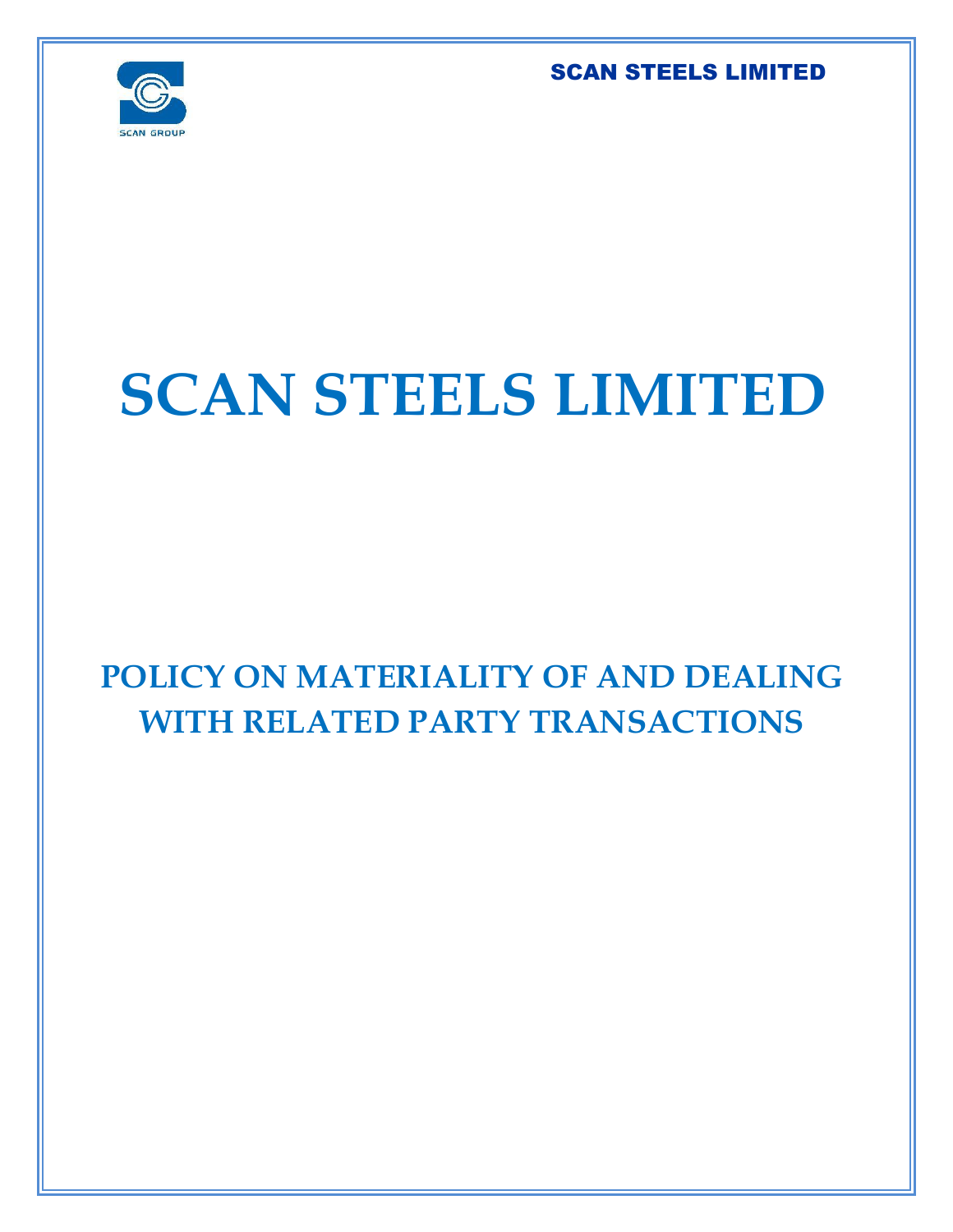

#### **POLICY ON RELATED PARTY TRANSACTIONS**

*Pursuant to Regulation 23 of the SEBI (Listing Obligations and Disclosure Requirements) Regulations, 2015 and as amended from time to time*

#### **A. SCOPE AND PURPOSE OF THE POLICY**

Related party transactions can present a potential or actual conflict of interest which may be against the best interest of the company and its shareholders. Considering the requirements for approval of related party transactions as prescribed under the Companies Act, 2013 ("**Act**") read with the Rules framed there under and Regulation 23 of the SEBI (Listing Obligations and Disclosure Requirements) Regulations, 2015, **Scan Steels Limited** ("**SSL**" or "the **Company**") has formulated guidelines for identification of related parties and the proper conduct and documentation of all related party transactions.

The Ministry of Corporate Affairs (MCA) has notified the sections of the Companies Act, 2013 (the Act) and Rules thereunder effective from April 1, 2014. In accordance with section 188(1) of the Companies Act, 2013 which is effective from April 1, 2014, the company shall not enter into a transaction with a related party (as defined vide clause 76 of section 2 of the Act), except with the consent of the Board of Directors of the Company with respect to the following:

- **(a)** sale, purchase or supply of any goods or materials;
- **(b)** selling or otherwise disposing of, or buying, property of any kind;
- **(c)** leasing of property of anykind;
- **(d)** availing or rendering of any services;
- **(e)** appointment of any agent for purchase or sale of goods, materials, services or property;
- **(f)** such related party's appointment to any office or place of profit in the company, its subsidiary company or associate company; and
- **(g)** underwriting the subscription of any securities or derivatives thereof of the Company.

Provided that the above shall not apply to any transactions entered into by the company in its ordinary course of business other than transactions which are not on an arm's length basis.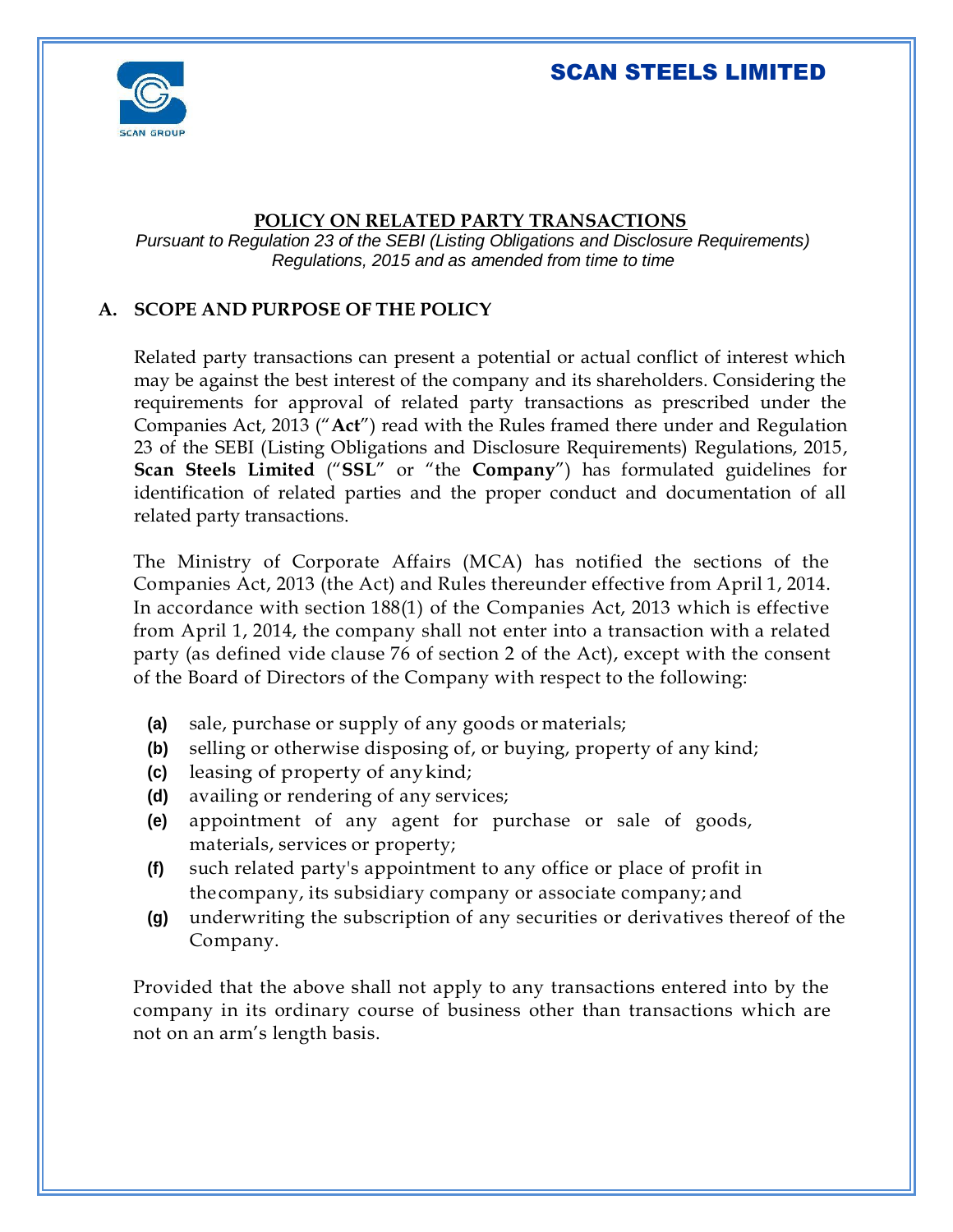

Under section 188 of the Companies Act and the Rules framed thereunder, the prior approval of the Company, through a resolution, is required for related party transactions which are not in the ordinary course of business or not on an arm's length basis, if the contract or arrangement with related party exceeds certain threshold limits, as given in Rule 15 of Companies (Meetings of Board and its Powers) Rules, 2014..

Also, Regulation 23 of the SEBI (Listing Obligations and Disclosure Requirements) Regulations, 2015 requires a company to formulate a policy on materiality of related party transactions and dealing with related party transactions.

In light of the above, SSL has framed this Policy on Related Party Transactions **(**"**Policy**"). This Policy has been adopted by the Board of Directors of the Company based on recommendations of the Audit Committee. Going forward, the Audit Committee would review and amend the Policy, as and when required, subject to adoption by the Board.

#### **B. ABOUT THE COMPANY**

The Scan Group is renowned name in Iron and Steel Industry backed by 20 glorious years of experience in steel making. It is self sufficient in all most all aspects of steel making with own Sponge Iron Plants, Induction Furnace, Rolling Mills, Billet-Caster, & Power Plant AND having multi-location manufacturing facilities and the various plants comprises of: DRI unit, Steel Melting Shop, TMT Rolling mills, Captive power plant, Coal Washery.

Scan Steels Limited is the flagship company of "Scan Group" of industries and represents integrated Steel Plant located at Rajgangpur, Odisha near Rourkels and other factory is in Bellary (Karnataka).

#### **C. OBJECTIVE OF THE POLICY**

The objective of this Policy is to set out (a) the materiality thresholds for related party transactions and; (b) the manner of dealing with the transactions between the Company and its related parties based on the Act, Regulation 23 of the SEBI (Listing Obligations and Disclosure Requirements) Regulations, 2015 and any other laws and regulations as may be applicable to the Company.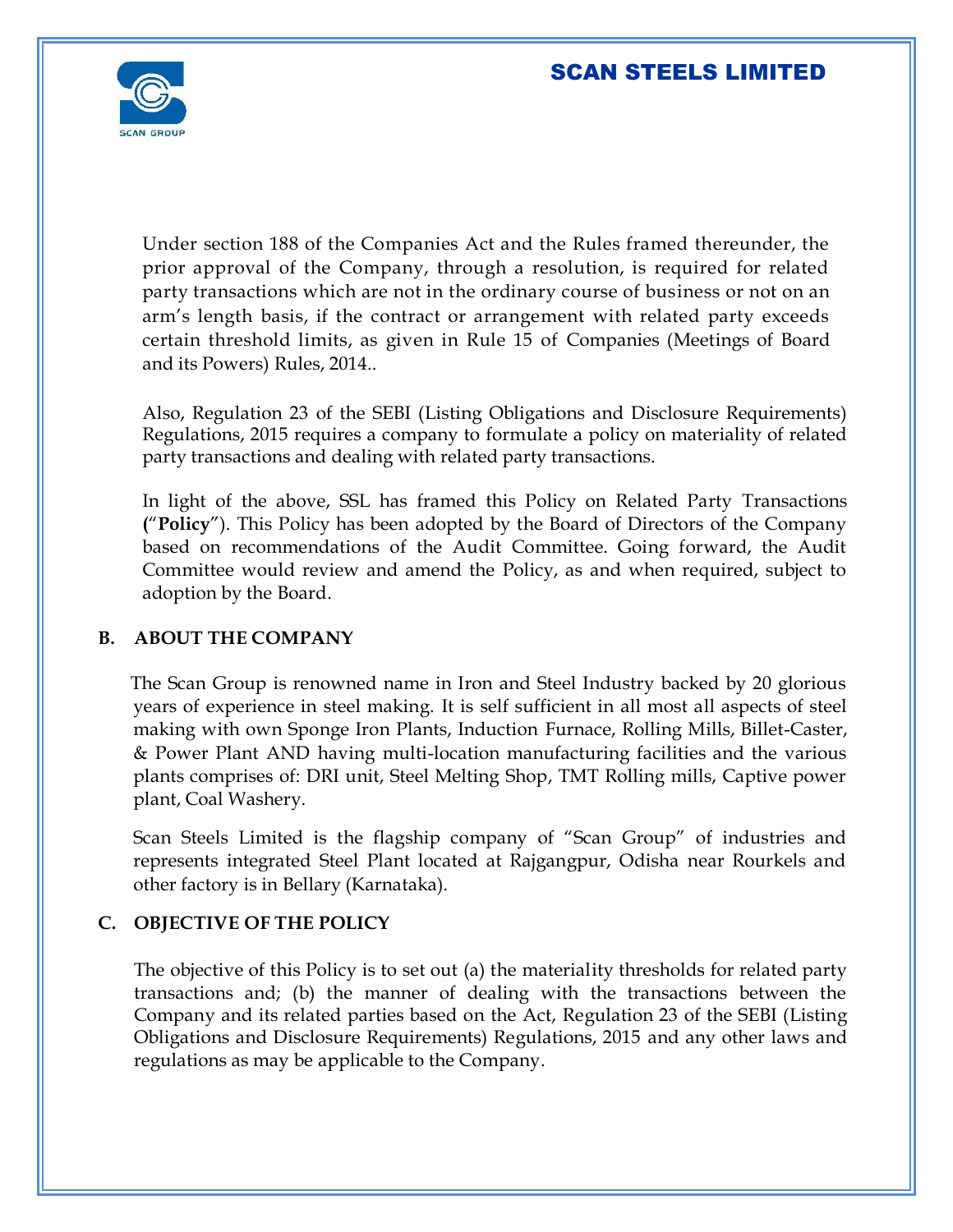

#### **D. DEFINITIONS**

**"Act"** means the Companies Act, 2013

**"Company"** means Scan Steels Limited

**"Relative"** with reference to a Director or KMP means persons as defined in Section 2(77) of the Act and rules prescribed there under

**"Arm's length transaction ('ALP')"** means a transaction between two related parties that is conducted as if they were unrelated, so that there is no conflict of interest.

**"Ordinary course of business"** means the usual transactions, customs and practices undertaken by the Company to conduct its business operations and activities and includes all such activities which the company can undertake as per Memorandum & Articles of Association. The Board and Audit Committee may lay down the principles for determining ordinary course of business in accordance with the statutory requirements and other industry practices and guidelines.

**"Related Party"**, with reference to a Company, shall have the same meaning as defined in Section 2(76) of the Companies Act, 2013 and Regulation 23 and Regulation 2(1)(zb) of the SEBI (Listing Obligations and Disclosure Requirements) Regulations, 2015, as follows.

- **(i)** a director or his relative;
- **(ii)** a key managerial personnel or his relative;
- **(iii)** a firm, in which a director, manager or his relative is a partner;
- **(iv)** a private company in which a director or manager is a member or director;
- **(v)** a public company in which a director or manager is a director or holds along with his relatives, more than two per cent. of its paid-up share capital;
- **(vi)** any body corporate whose Board of Directors, managing director or manager is accustomed to act in accordance with the advice, directions or instructions of a director or manager;
- **(vii)** any person on whose advice, directions or instructions a director or manager is accustomed to act:

Provided that nothing in sub-clauses (vi) and (vii) shall apply to the advice, directions or instructions given in a professional capacity;

- **(viii)** any company which is
	- a holding, subsidiary or an associate company of suchcompany;
	- a subsidiary of a holding company to which it is also a subsidiary; or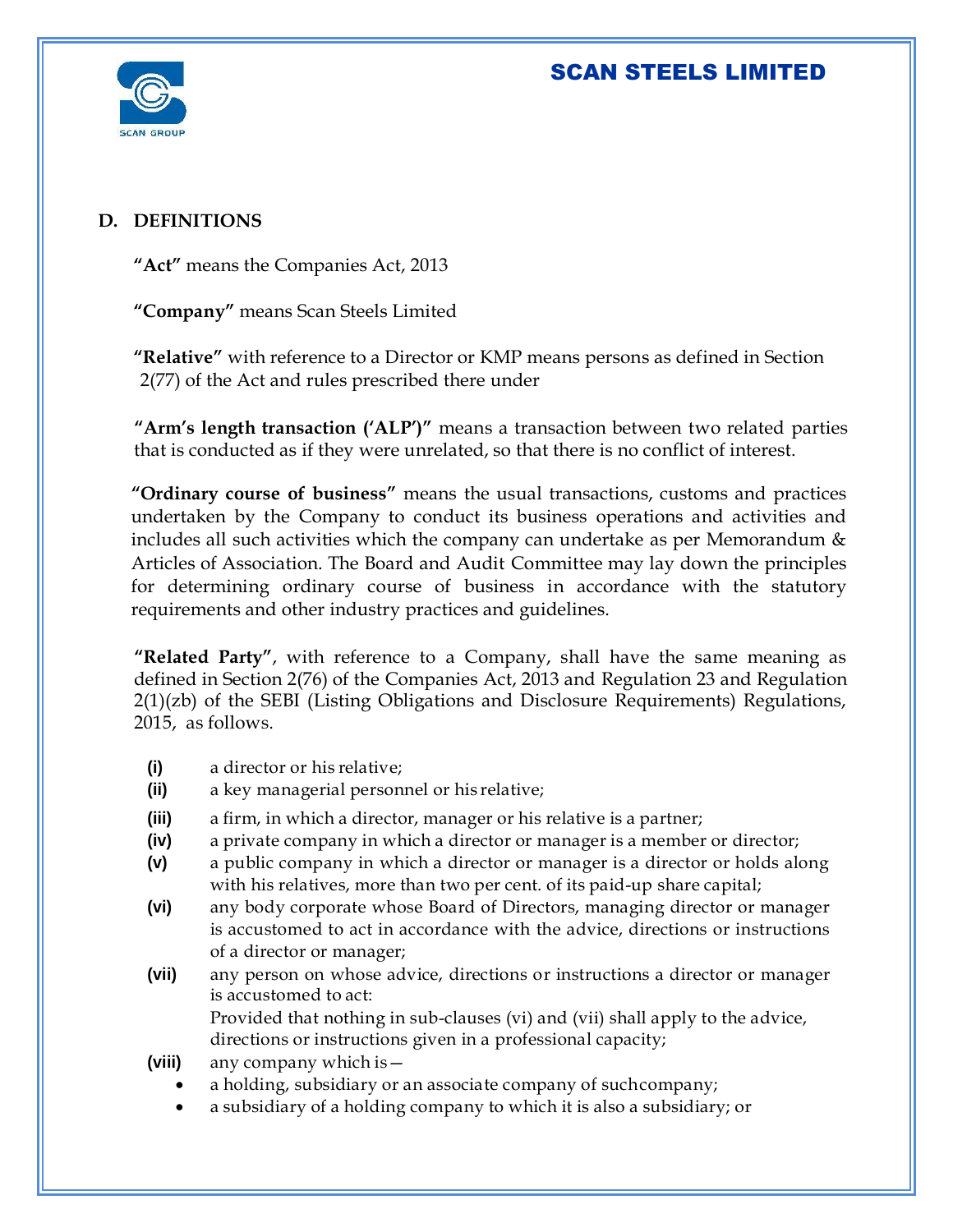

"Provided that any person or entity belonging to the promoter or promoter group of the Company and holding 20% or more of shareholding in the Company shall be deemed to be a related party."

**"Related Party Transaction" (RPT)** have the meaning as defined under Regulation 2(1)(zc) of the Securities and Exchange Board Of India (Listing Obligations And Disclosure Requirements) Regulations, 2015, as amended

- $\checkmark$  for the purpose of the Act, specified transaction mentioned in clause (a) to (g) of sub-section 1 of Section 188;
- $\checkmark$  for the purpose of Regulation 23, any transaction involving any Related Party which is a transfer of resources, services or obligations between a company and a related party, regardless of whether a price is charged.

**"Materiality of Related Party Transactions"** A transaction as per Regulation 23 with a related party shall be considered material if the transaction / transactions to be entered into individually or taken together with previous transactions during a financial year, exceeds ten percent of the annual consolidated turnover of the Company as per the last audited financial statements of the Company.

In case of payment to a Related Party for brand usage or royalty the materiality threshold will be 5% (Five percent) of the annual consolidated turnover of the Company as per the last audited financial statements of the Company "

A **"transaction"** with a related party shall be construed to include single transaction or a group of transactions in a contract.

"**Turnover**" has been defined under section 2(91) of the Companies Act as "the aggregate value of the realisation of amount made from the sale, supply or distribution of goods or on account of services rendered, or both, by the company during a financial year".

Any other term not defined herein shall have the same meaning as defined in the Companies Act, 2013, the Securities and Exchange Board of India (Listing Obligations and Disclosure Requirements) Regulations, 2015 or any other applicable law or regulation and as amended from time to time.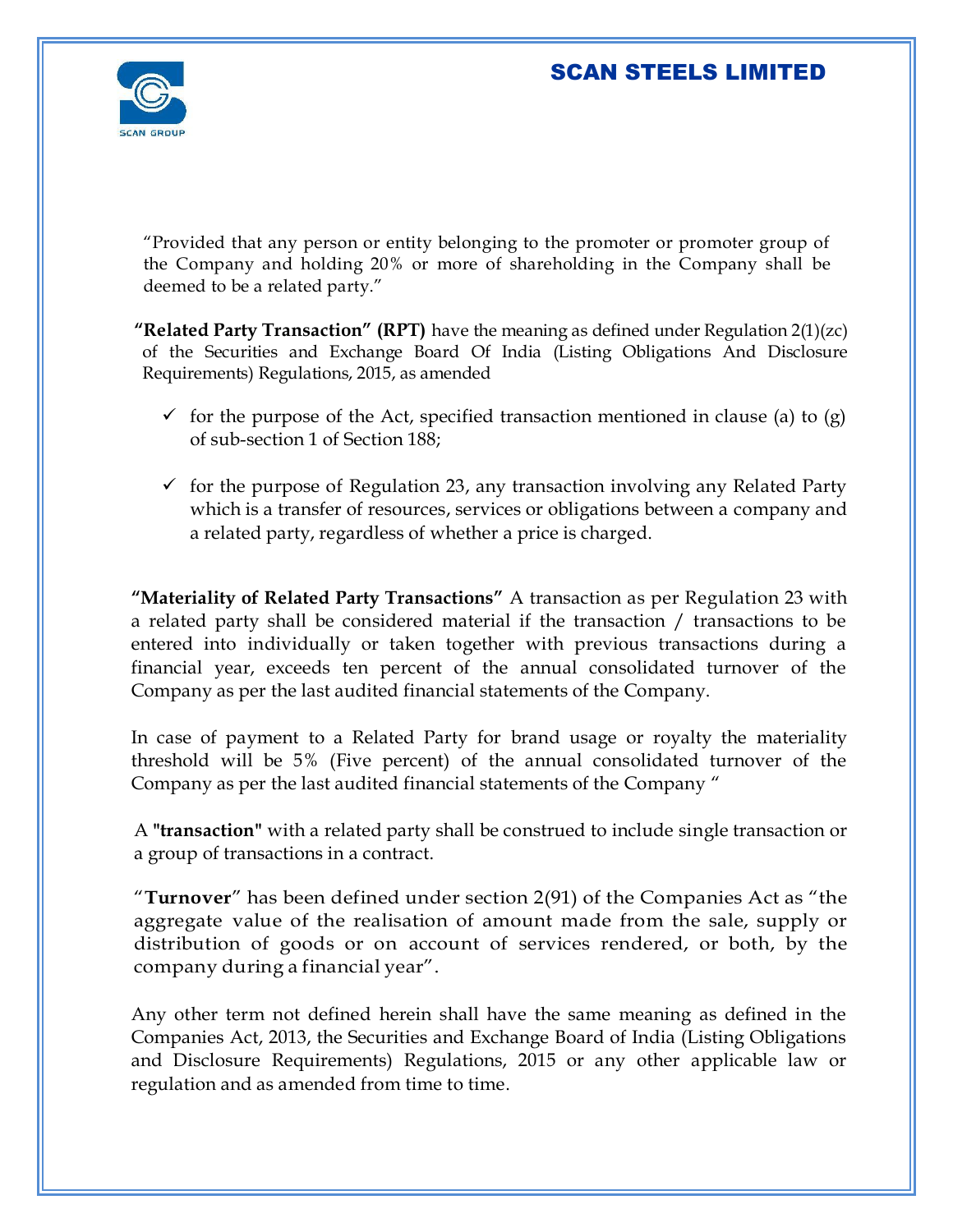

#### **E. MATERIALITY THRESHOLDS**

Regulation 23 of the SEBI Listing Regulations requires a company to provide materiality thresholds for transactions beyond which approval of the shareholders through resolution will be required. None of the related parties of a company shall vote to approve on such resolution irrespective of whether the entity is a related party to the particular transaction or not (RP's can cast only negative vote to reject the shareholders resolution on material RPT).

Provided that approval from shareholders will not be required for Material Related Party Transaction in respect of a resolution plan approved under section 31 of the Insolvency and Bankruptcy Code (IBC) 2016, subject to the event being disclosed to recognized stock exchange within one day of the resolution plan being approved.

As per regulation 23 of the SEBI Listing Regulations erstwhile Clause 49 of Listing agreement, Company in the ordinary course of its business may enter into contracts or arrangements with its related parties on arm's length basis for Purchase/ Sale of Raw Material and Finished Goods for an aggregate amount not exceeding the limit around `200 cr. every financial year.

#### **F. MANNER OF DEALING WITH RELATED PARTY TRANSACTIONS**

#### a) Identification of related parties

SSL has formulated guidelines for identification and updating the list of related parties as prescribed under Section 2(76) of the Act read with the Rules framed there under and Regulation 23 of the SEBI (Listing Obligations and Disclosure Requirements) Regulations, 2015.

#### b) Identification of related party transactions

SSL has formulated guidelines for identification of related party transactions in accordance with Section 188 of the Act and Regulation 23 of the SEBI (Listing Obligations and Disclosure Requirements) Regulations, 2015. SSL has also formulated guidelines for determining whether the transaction is in the ordinary course of business and at arm's length basis and for this purpose, the Company seeks external professional opinion, if necessary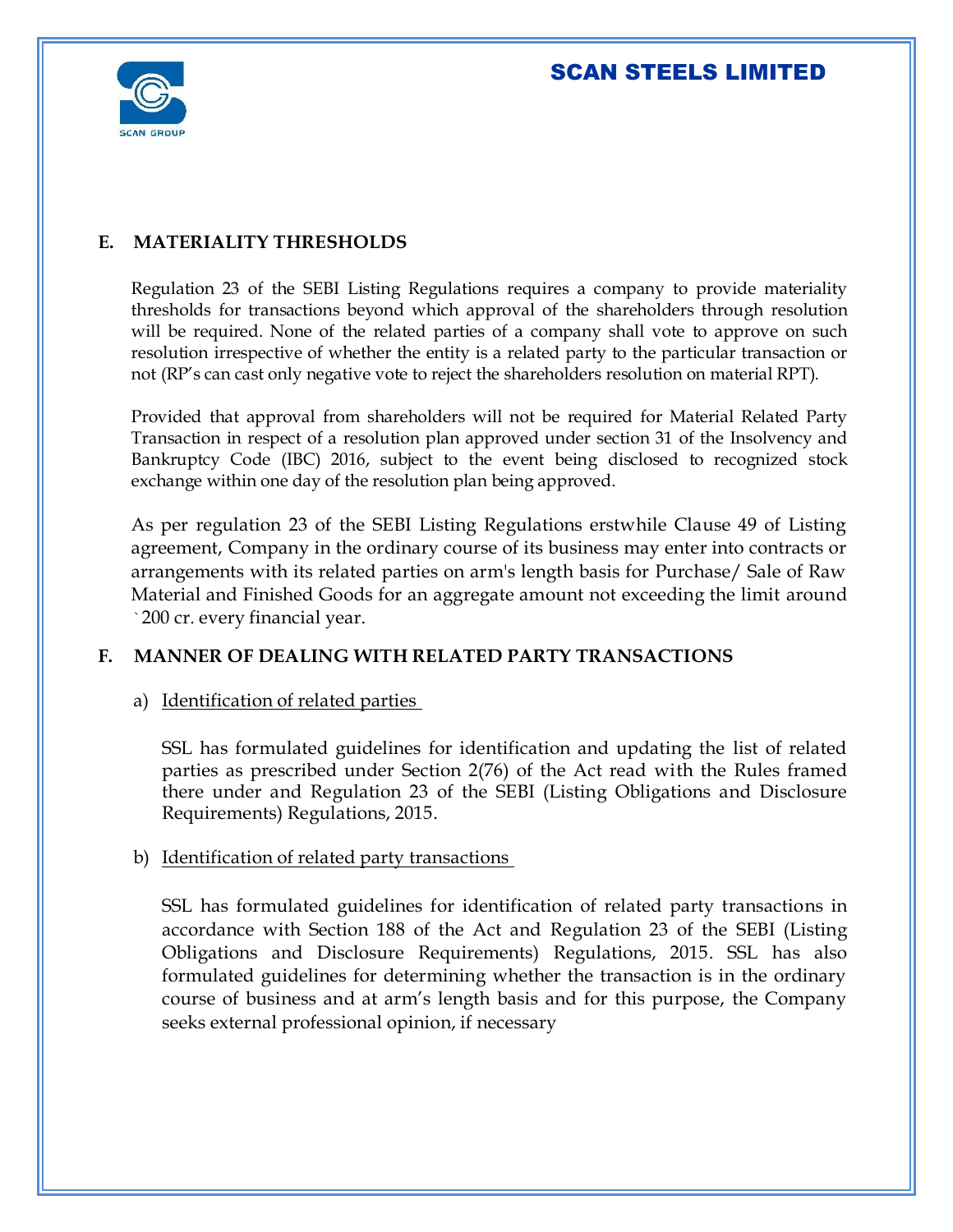



#### c) Procedure for approval of related party transactions

 $\Box$  Approval of the Audit Committee

All related party transactions require prior approval of the Audit Committee.

The Board may authorize the Audit Committee to grant omnibus approval for related party transactions.

Omnibus approval

The Company may obtain omnibus approval from the Audit Committee for such transactions, subject to compliances with the following conditions:

- $\triangleright$  The Audit Committee shall satisfy itself the need for such omnibus approval and that such approval is in the interest of the company;
- $\triangleright$  The omnibus approval shall provide
	- (i) the name/s of the related party, nature of transaction, period of transaction, maximum amount of transaction that can be entered into,
	- (ii) the indicative base price / current contracted price and the formula for variation in the price if any (for  $ex: +/-5\%$ ) and
	- (iii) such other conditions as the Audit Committee may deem fit.

 However, in case of related party transactions which cannot be foreseen and where the above details are not available, Audit Committee may grant omnibus approval provided the value does not exceed Rs.1 crore per transaction;

- $\triangleright$  The Audit Committee shall review, at least on a quarterly basis, the details of related party transactions entered into by the company pursuant to each of the omnibus approval given;
- $\triangleright$  Such omnibus approval shall be valid for a period of one year and shall require fresh approvals after the expiry of one year.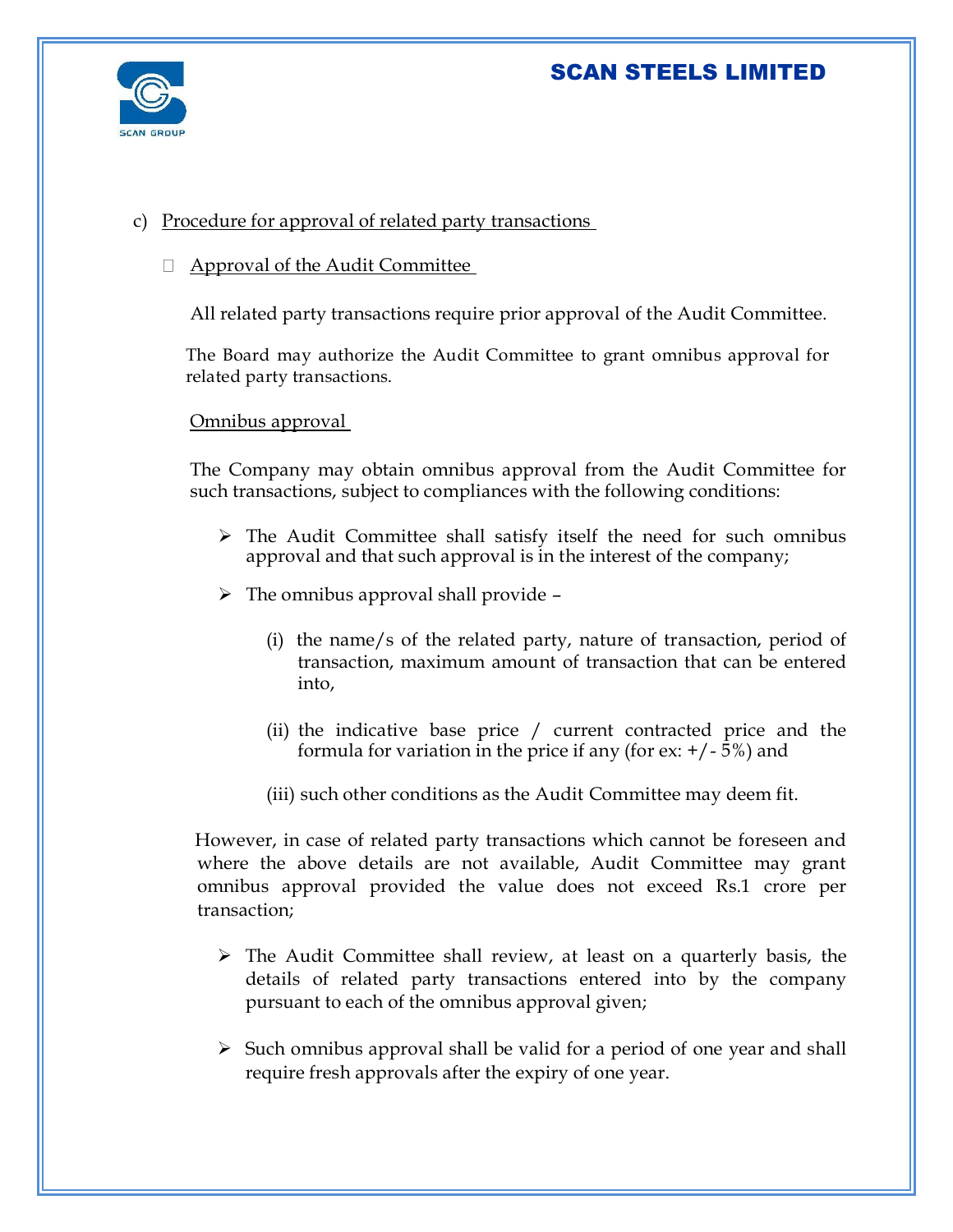

While assessing a proposal put up before the Audit Committee / Board for approval, the Audit Committee / Board may review the following documents / seek the following information from the management in order to determine if the transaction is in the ordinary course of business and at arm's length or not:

- $\bullet$  Nature of the transaction i.e. details of goods or property to be acquired / transferred or services to be rendered / availed – including description of functions to be performed, risks to be assumed and assets to be employed under the proposed transaction;
- Key terms (such as price and other commercial compensation contemplated under the arrangement) of the proposed transaction, including value and quantum;
- \* Key covenants (non-commercial) as per the draft of the proposed agreement/ contract to be entered into for such transaction;
- $\div$  Special terms covered / to be covered in separate letters or undertakings or any other special or sub arrangement forming part of a composite transaction;
- $\hat{\mathbf{v}}$  Benchmarking information that may have a bearing on the arm's length basis analysis, such as:
	- $\checkmark$  market analysis, research report, industry trends, business strategies, financial forecasts, etc.;
	- $\checkmark$  third party comparables, valuation reports, price publications including stock exchange and commodity market quotations;
	- $\checkmark$  management assessment of pricing terms and business justification for the proposed transaction;
	- $\checkmark$  Comparative analysis, if any, of other such transaction entered into by the company.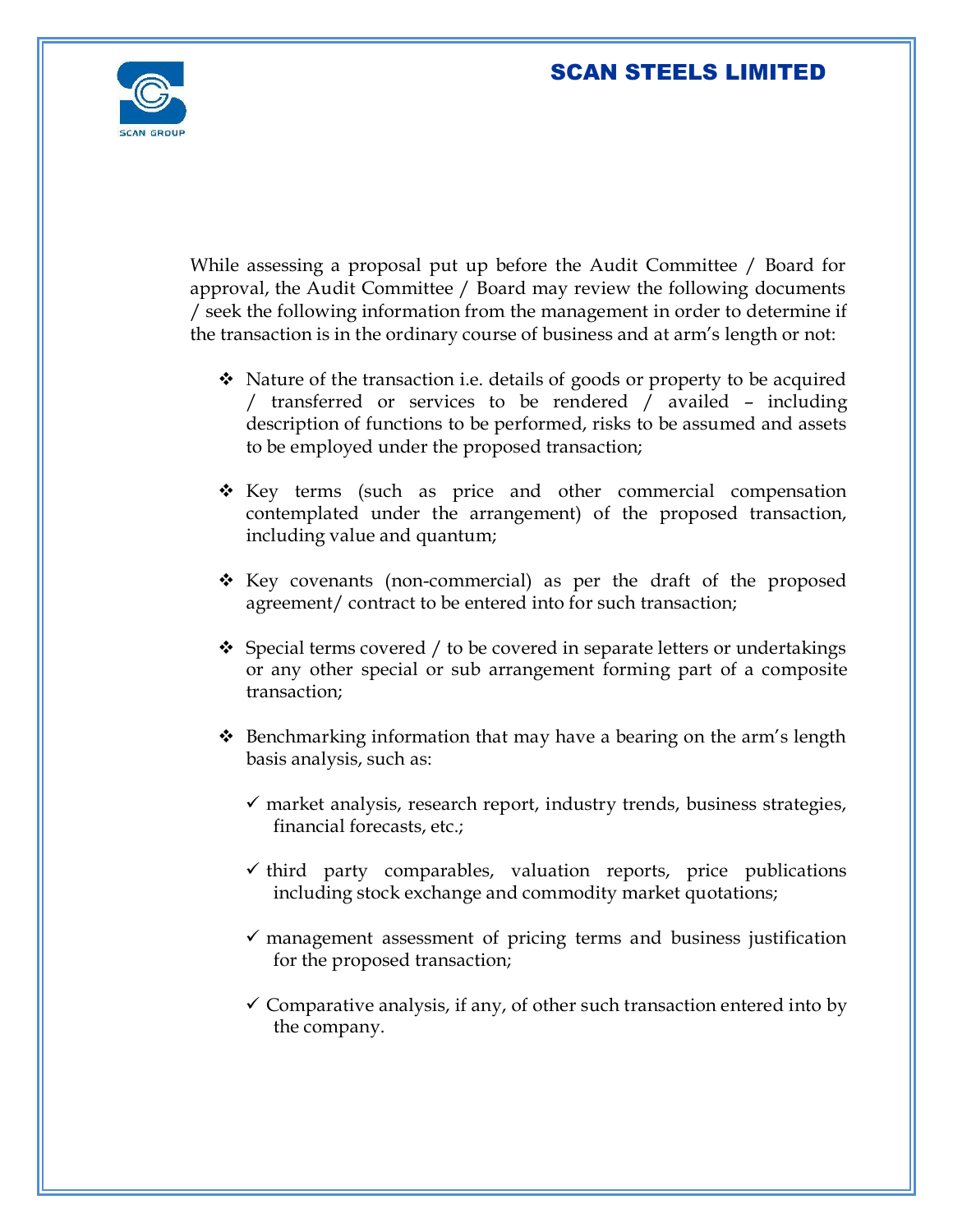

Audit Committee would also review transaction/s involving payments made to a related party with respect to brand usage or royalty, the maximum value of a transaction to be entered into with a related party, taken individually or taken together with previous transactions during a financial year, under the omnibus approval route, that would not exceed two percent of the annual turnover of the Company as per the last audited financial statements of the Company.

#### $\Box$  Approval of the Board of Directors of the Company

As per the provisions of Section 188 of the Act, all kinds of transactions specified under the said Section and which are not in the ordinary course of business and at arm's length basis, are placed before the Board for its approval.

In addition to the above, the following kinds of transactions with related parties are also placed before the Board for its approval:

- $\hat{\mathbf{v}}$  Transactions which may be in the ordinary course of business and at arm's length basis, but which are as per the policy determined by the Board from time to time (i.e. value threshold and/or other parameters) require Board approval in addition to Audit Committee approval;
- Transactions in respect of which the Audit Committee is unable to determine whether or not they are in the ordinary course of business and/or at arm's length basis and decides to refer the same to the Board for approval;
- \* Transactions which are in the ordinary course of business and at arm's length basis, but which in Audit Committee's view requires Board approval.
- $\hat{\mathbf{v}}$  Transactions meeting the materiality thresholds as laid down in Clause E of the Policy, which are intended to be placed before the shareholders for approval.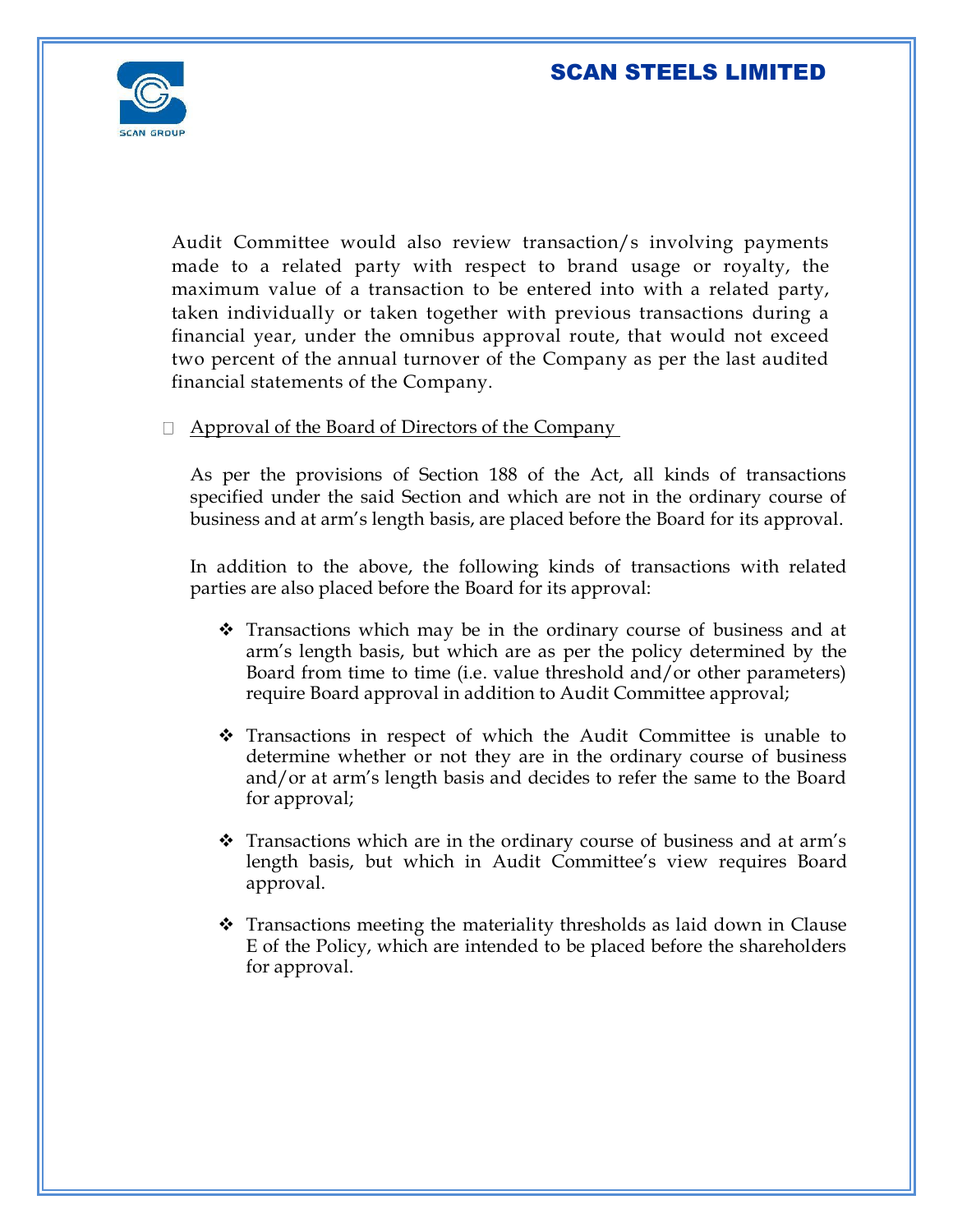

#### Approval of the Shareholders of the Company

All the transactions with related parties meeting the materiality thresholds, laid down in Clause E of the Policy, are placed before the shareholders for approval.

For this purpose, all entities falling under the definition of related parties shall abstain from voting irrespective of whether the entity is a party to the particular transaction or not.

Regulation 23 (5) provides that the requirement for seeking shareholders' approval shall not be applicable to transactions between SSL and its wholly owned subsidiary/ies whose accounts are consolidated with the Company but this clause is not applicable to company as it does not have any wholly owned subsidiary/ies .

In addition to the above, all kinds of transactions specified under Section 188 of the Act which (a) are not in the ordinary course of business and at arm's length basis; and (b) exceed the thresholds laid down under Companies Act, 2013 and/or in Companies (Meetings of Board and its Powers) Rules, 2014 are placed before the shareholders for its approval.

If a related party transaction is a material related party transactions as per Regulation 23 of SEBI (LODR) REG, 2015, it shall require shareholder's approval through resolution and no related parties shall vote to approve such resolutions whether the entity is a related party to the particular transaction or not.

#### **G. DISCLOSURES**

Related party transactions which are not entered into at arms' length basis are required to be approved by the Board of Directors of the Company. SSL shall disclose, in the Board's report, transactions prescribed in Section 188(1) of the Act with related parties, which are not in ordinary course of business or arm's length basis along with the justification for entering into such transaction. For this purpose "Arm's length transaction" means a transaction between two related parties that is conducted as if they were unrelated, so that there is no conflict of interest.

SSL shall also disclose related party transactions in the Board of Directors Report which are entered into on arms' length basis.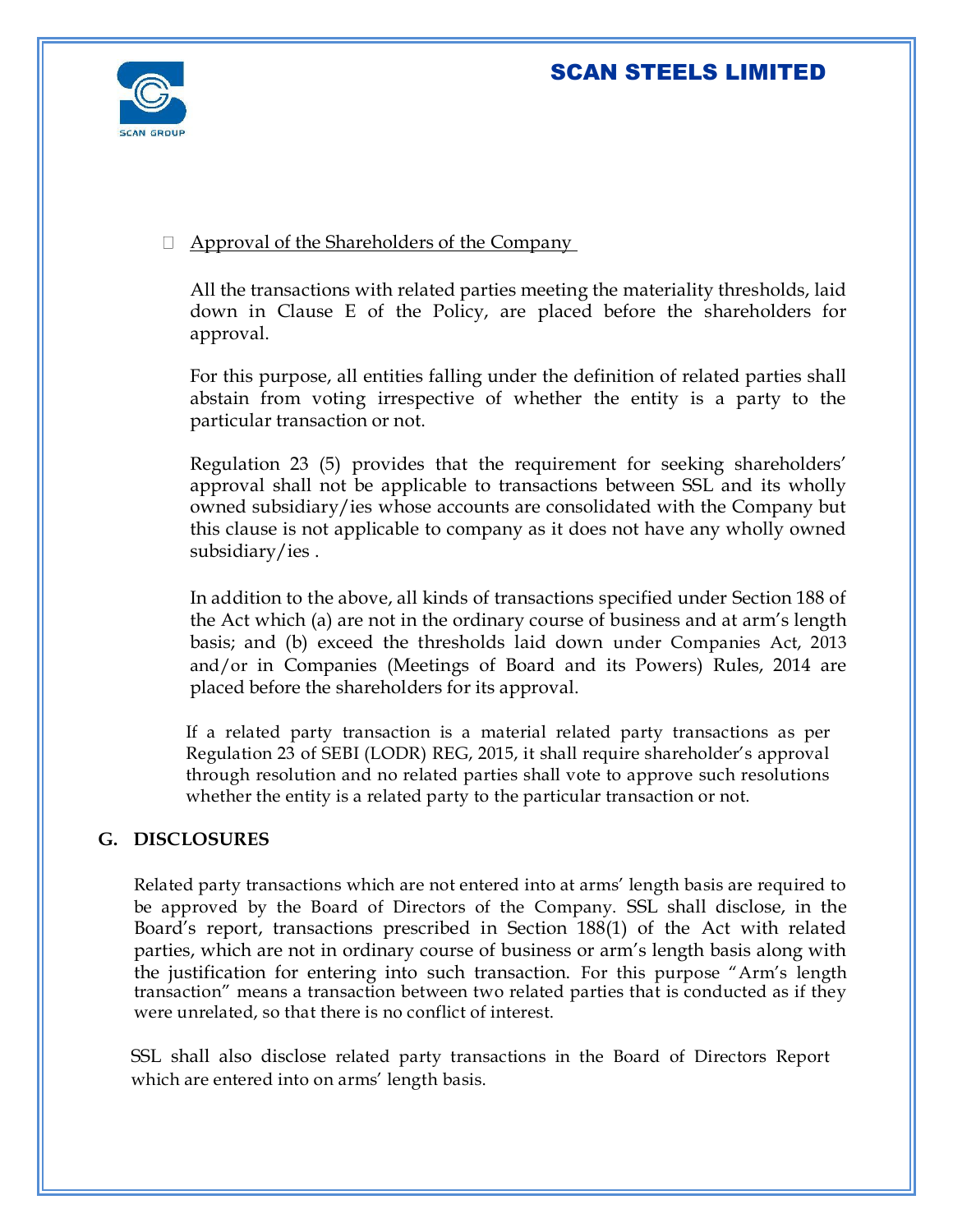

The Company shall submit within 30 days from the date of publication of its standalone financial results for the half year, disclosures of related party transactions on a standalone basis, in the format specified in the relevant accounting standards for annual results to the stock exchanges and publish the same on its website.

Company shall further, make Disclosures of transactions if any, with any person or entity belonging to the promoter/promoter group which hold(s) 10% or more shareholding in the Company, in the format prescribed in the relevant accounting standards for annual results in the Annual Report.

In addition to the above, SSL shall also provide details of all related party transactions meeting the materiality threshold (laid down in Clause E of the Policy above) included in the corporate governance reports on a quarterly basis to the stock exchanges.

Further, Regulation 23 of the Securities and Exchange Board of India (Listing Obligations and Disclosure Requirements) Regulations 2015 as amended by the LODR Amendment Regulation, 2018 clear threshold limits have been disclosed in this policy, which was duly approved by the board of directors.

To conclude every contract or arrangement, which is required to be approved by the Board/Shareholders under this Policy, shall be referred to in the Boards' report to the shareholders along with the justification for entering into such contract or arrangement.

#### **H. RELATED PARTY TRANSACTIONS NOT APPROVED UNDER THIS POLICY**

In the event the Company becomes aware of a transaction with a related party that has not been approved in accordance with this Policy prior to its consummation, the matter shall be reviewed by the Audit Committee. The Audit Committee shall consider all of the relevant facts and circumstances regarding the related party transaction, and shall evaluate all options available to the Company, including ratification, revision or termination of the related party transaction. The Audit Committee shall also examine the facts and circumstances pertaining to the failure of reporting such related party transaction to the Audit Committee under this Policy and failure of the internal control systems, and shall take any such action it deems appropriate.